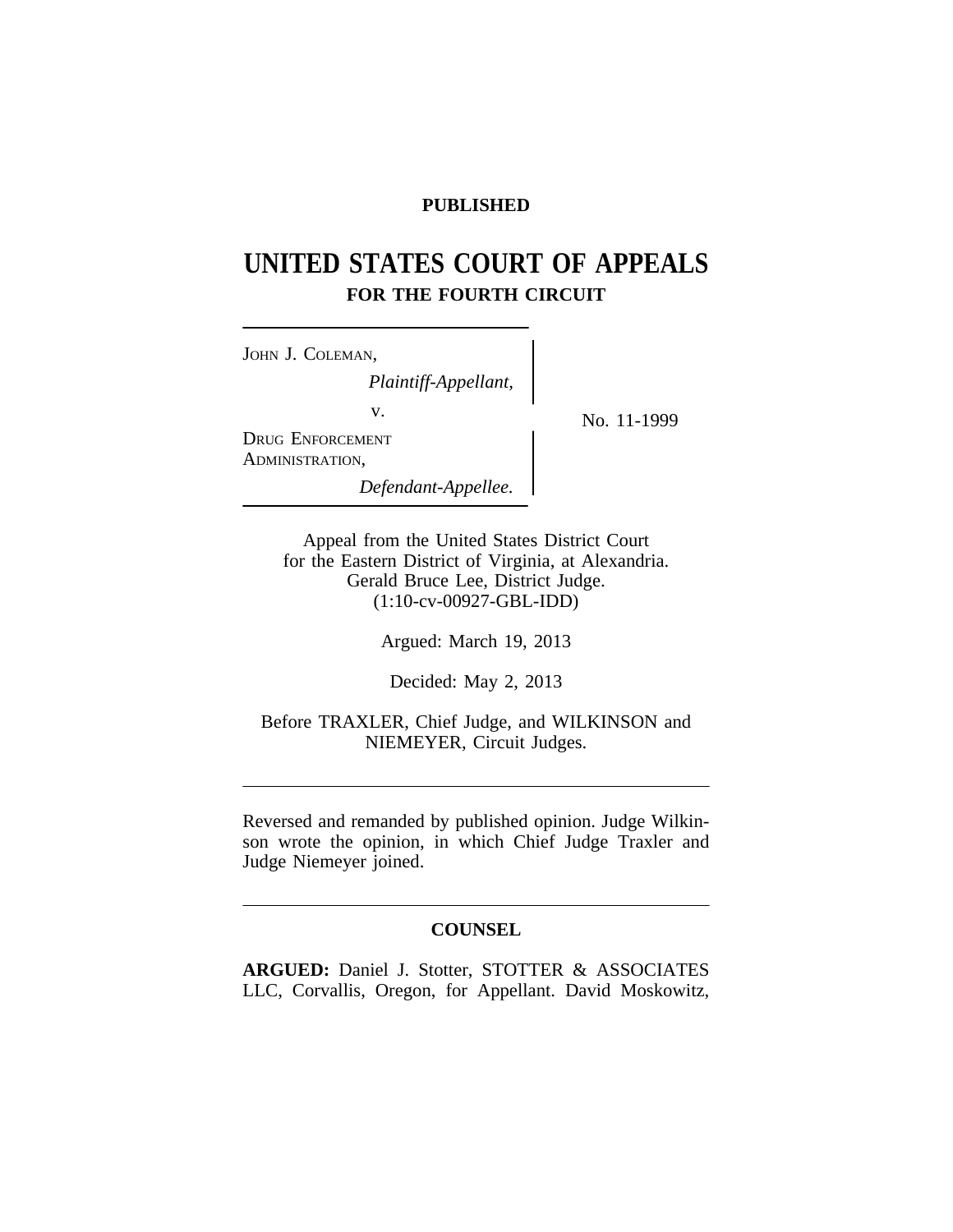OFFICE OF THE UNITED STATES ATTORNEY, Alexandria, Virginia, for Appellee. **ON BRIEF:** Neil H. MacBride, United States Attorney, Yiris Cornwall, Julie Edelstein, Assistant United States Attorneys, OFFICE OF THE UNITED STATES ATTORNEY, Alexandria, Virginia, for Appellee.

### **OPINION**

#### WILKINSON, Circuit Judge:

In February 2008, appellant John Coleman filed a Freedom of Information Act ("FOIA") request with appellee Drug Enforcement Administration ("DEA") for documents concerning the federal government's regulation of the drug carisoprodol. Despite a statutory mandate requiring agencies to respond to FOIA requests and appeals within twenty working days, the DEA took more than sixteen months to respond to Coleman's request, eventually denying it for failure to prepay the assessed processing fee. The Department of Justice's Office of Information Policy ("OIP") then took over seven months to act on Coleman's appeal of the DEA's fee determination, ultimately remanding the request back to the DEA for reconsideration. Coleman waited almost five more months for subsequent DEA action. Finally, after nearly two and a half years of pursuing his request through the administrative process to no avail, Coleman filed this action against the DEA seeking production of the documents he originally requested.

Having exhausted the litigant, the DEA proceeded to argue that it was Coleman who had failed to pay its fee request for a preliminary search of documents and to exhaust his administrative remedies. The district court agreed and granted summary judgment to the DEA. We reverse. Because the DEA violated its statutory deadline for responding to Coleman, we hold that he has exhausted his administrative remedies in this matter and remand the case for further proceedings consistent with this opinion.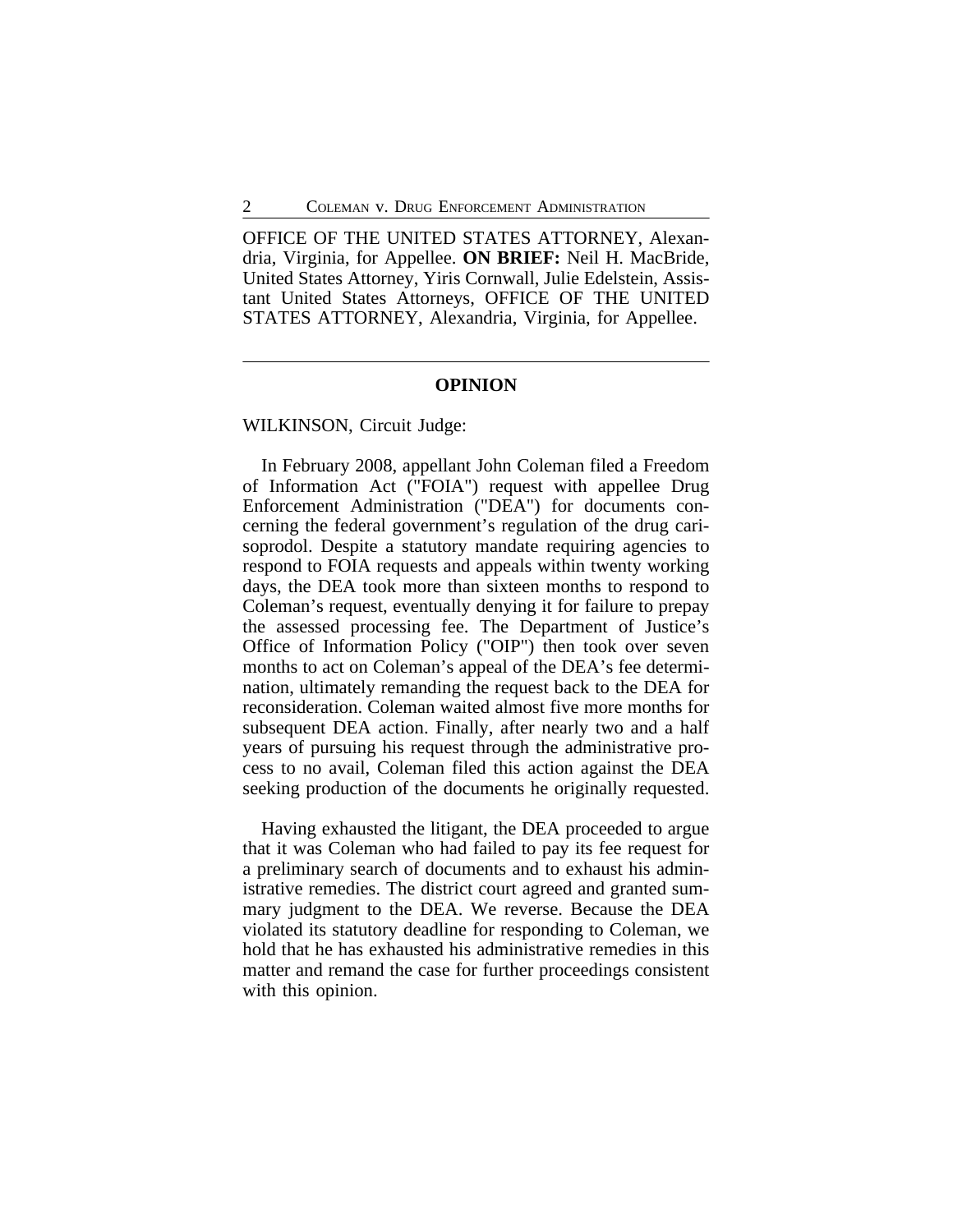Congress passed the Freedom of Information Act, 5 U.S.C. § 552, in 1966 "to establish a general philosophy of full agency disclosure," S. Rep. No. 89-813, at 3 (1965), and "to assure the availability of Government information necessary to an informed electorate," H.R. Rep. No. 89-1497, at 12 (1966). The statute provides that, subject to certain enumerated exemptions for classified documents, agency personnel and medical files, confidential financial information, and the like, 5 U.S.C. § 552(b)(1)-(9), federal agencies generally must make their internal records available to the public upon request, *id.* § 552(a)(3)(A). As the Supreme Court has recognized, FOIA's disclosure regime shines a light on government operations "to check against corruption and to hold the governors accountable to the governed." *NLRB v. Robbins Tire & Rubber Co.*, 437 U.S. 214, 242 (1978).

Upon receipt of a request for records, an agency has twenty working days to "determine . . . whether to comply with such request and shall immediately notify the person making such request of such determination and the reasons therefor." 5 U.S.C.  $§ 552(a)(6)(A)(i)$ . The twenty-day period may be extended in "unusual circumstances," to wit, if the agency must (1) "search for and collect the requested records from field facilities"; (2) "search for, collect, and appropriately examine a voluminous amount of separate and distinct records which are demanded in a single request"; or  $(3)$  "consult[ ] ... with another agency having a substantial interest in the determination of the request." *Id.*  $\frac{6}{5}$  552(a)(6)(B). If an agency seeks to invoke the "unusual circumstances" extension, it must send "written notice to the person making such request setting forth the unusual circumstances for such extension and the date on which a determination is expected to be dispatched." *Id.* § 552(a)(6)(B)(i). No extension for "unusual circumstances" is permissible without written notice to the requester. If an agency seeks to extend the deadline by more than ten working days, it must "provide the person an oppor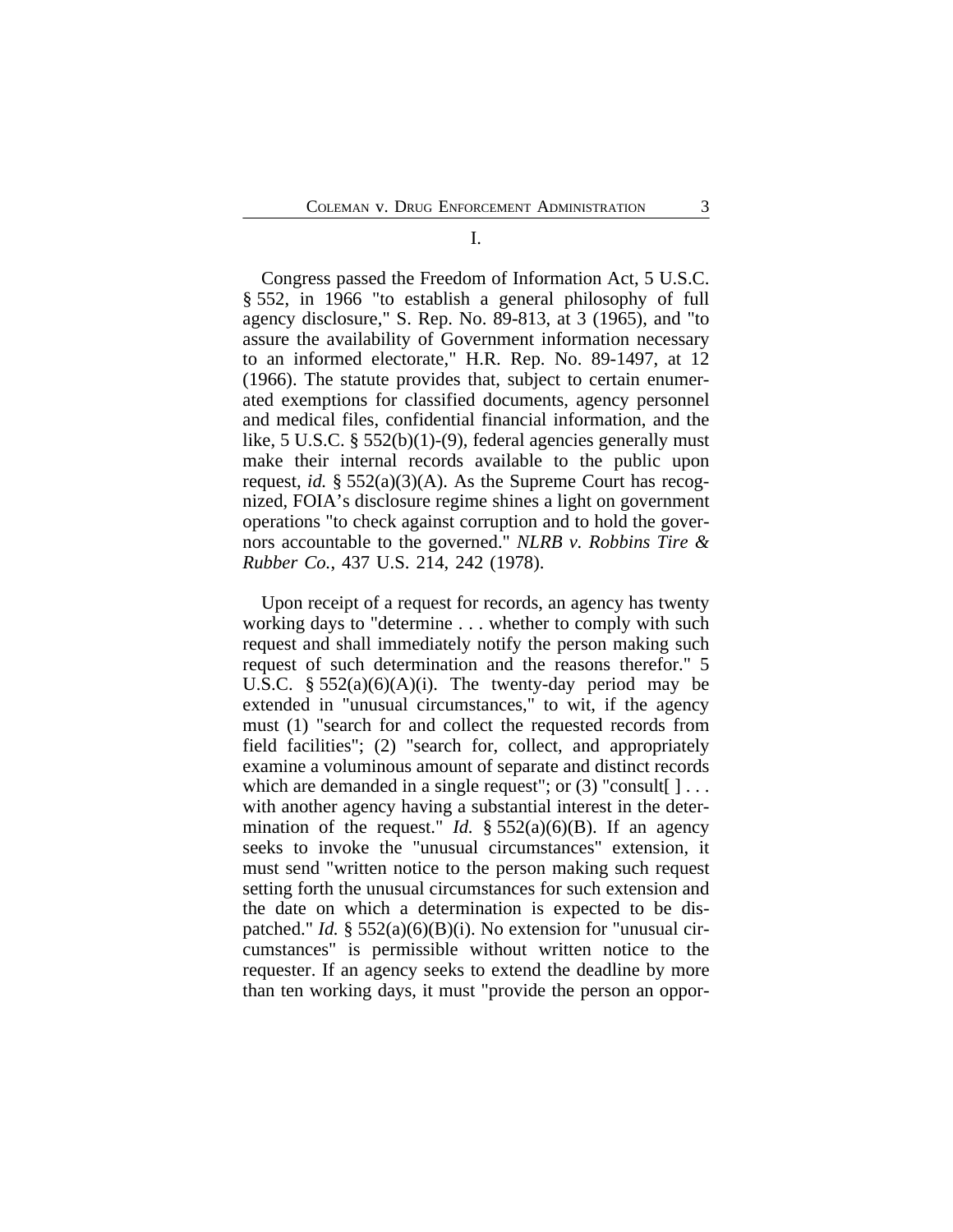tunity to limit the scope of the request so that it may be processed" more quickly. *Id.*  $\S 552(a)(6)(b)(ii)$ . At the time Coleman filed his request, there was no other relevant mechanism for an agency to toll the twenty-day time limit.

To offset the cost of fulfilling document requests, FOIA authorizes agencies to collect processing fees. *Id.* § 552(a)(4). There are three basic types of fees: "search" fees to cover the cost of agency personnel time spent locating the requested documents, "review" fees to cover the cost of personnel time spent determining whether any requested documents are exempt from disclosure, and "duplication" fees to cover the cost of actual duplication as well as any personnel time spent in the duplication process. 28 C.F.R. § 16.11(b), (c). When records are "requested for commercial use," an agency may, in accord with its own regulations, assess search, review, and duplication fees. 5 U.S.C. §  $552(a)(4)(A)(ii)(I)$ . When records are "not sought for commercial use and the request is made by an educational or noncommercial scientific institution . . . or a representative of the news media," the agency may collect only duplication fees, not search or review fees. *Id.*  $\S$  552(a)(4)(A)(ii)(II). Any other requests for noncommercial use are subject to both search and duplication fees, but not review fees. *Id.* § 552(a)(4)(A)(ii)(III).

Notwithstanding the foregoing fee assessment criteria, FOIA requests must be processed "without any charge or at a charge reduced below" the agency's established fee schedule "if disclosure of the information is in the public interest because it is likely to contribute significantly to public understanding of the operations or activities of the government and is not primarily in the commercial interest of the requester." *Id.* §  $552(a)(4)(A)(iii)$ . If no fee waiver applies, an agency may require prepayment before beginning to process a request if "the agency has determined that the fee will exceed \$250." *Id.* § 552(a)(4)(A)(v). If the requester refuses to prepay these fees, "the request shall not be considered received and further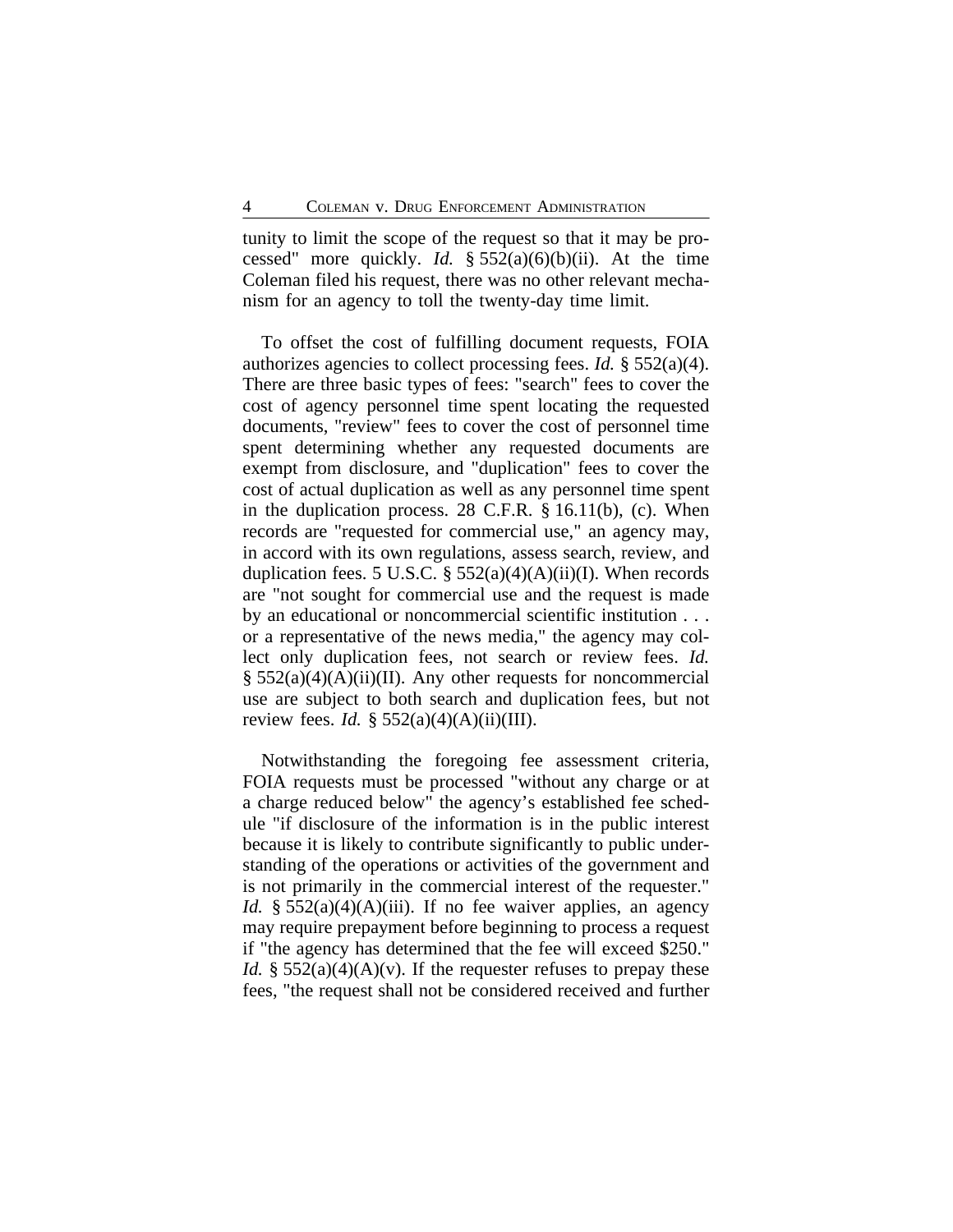work will not be done on it until the required payment is received." 28 C.F.R. § 16.11(i)(4).

If a requester is not satisfied with an agency's response to a request, either because the requester disagrees with the fee assessment or the agency has refused to provide all requested documents that the requester believes are subject to disclosure under FOIA, the requester may file an administrative appeal. *Id.* § 552(a)(6)(A)(i). Pursuant to federal regulations, the OIP handles all appeals from DOJ component organizations, including the DEA. 28 C.F.R. § 16.9(a). FOIA requesters have 60 days from the date of the DEA's adverse decision to appeal to the OIP. *Id.* By congressional mandate, the OIP has twenty working days after receipt of the appeal to "make a determination" on it. 5 U.S.C.  $\S$  552(a)(6)(A)(ii).

If a requester is not satisfied with the outcome of an administrative appeal, the requester may seek judicial review of any adverse decision. On complaint by the requester, the district court "has jurisdiction to enjoin the agency from withholding agency records and to order the production of any agency records improperly withheld from the complainant." *Id.* § 552(a)(4)(B). Before commencing litigation, a requester must ordinarily exhaust administrative remedies by appealing an issue through the FOIA administrative process following an initial adverse determination by the agency. *E.g.*, *Wilbur v. CIA*, 355 F.3d 675, 676 (D.C. Cir. 2004) (per curiam); *see also* 28 C.F.R. § 16.9(c). However, a requester "shall be deemed to have exhausted his administrative remedies" and may commence litigation immediately if "the agency fails to comply with the applicable time limit provisions" of the FOIA statute, 5 U.S.C. §  $552(a)(6)(C)(i)$ , so long as the agency has not cured its violation by responding before the requester files suit, *Pollack v. Dep't of Justice*, 49 F.3d 115, 118 (4th Cir. 1995). This constructive exhaustion provision allows a requester to break out of the administrative process and proceed directly to federal court in the face of an unresponsive agency. If, during litigation, "the Government can show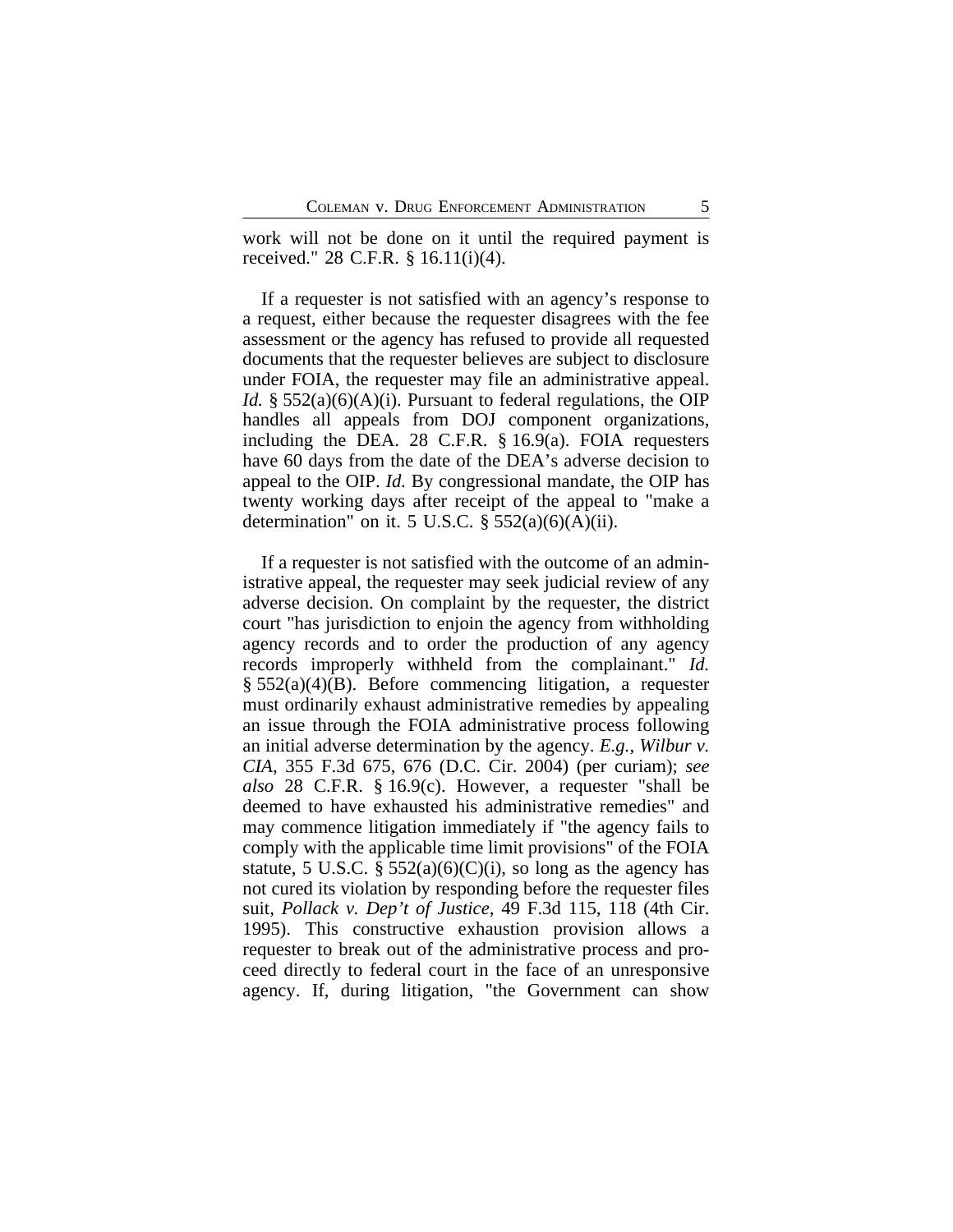exceptional circumstances exist and that the agency is exercising due diligence in responding to the request, the court may retain jurisdiction and allow the agency additional time to complete its review of the records."  $5 \text{ U.S.C.} \$  $552(a)(6)(C)(i).$ <sup>1</sup>

#### II.

The trek through the above administrative process began on February 29, 2008, when Coleman, a researcher and author, sent a FOIA request to the DEA seeking documents "regarding the scheduling of carisoprodol (trade name Soma(r)) pursuant to the Controlled Substances Act." J.A. 31. Coleman offered to "reimburse the federal government all appropriate costs in connection with the search and reproduction of the requested records up to the sum of \$1,000.00." *Id.*

The DEA received the request several days later on March 4, 2008. Pursuant to FOIA, the agency had twenty working days to determine whether to comply with the request and notify Coleman of that determination. *See* 5 U.S.C. § 552(a)(6)(A)(i). The twenty-day period expired on April 1, 2008, and no response or notice of unusual circumstances was sent to Coleman by that date, placing the DEA in violation of FOIA's time-limit provisions.

On July 14, 2009—one year, four months, and ten days after receiving Coleman's request—the DEA denied the request on the grounds that the "promise to pay fees of

<sup>&</sup>lt;sup>1</sup>In December 2007, Congress amended FOIA to provide that if an agency needs additional information in order to fulfill a request or determine the requisite processing fee, the agency may contact the requester and toll the twenty-day response period while awaiting a reply. OPEN Government Act of 2007, Pub. L. 110-175, § 6(a)(1), 121 Stat. 2524, 2526 (2007) (codified at 5 U.S.C.  $\S$  552(a)(6)(A)). However, these provisions did not take effect until December 31, 2008, *id.* § 6(a)(2), and are thus not applicable to the request at issue here, which was filed on February 29, 2008. In any case, the DEA never contacted Coleman within the twentyday period to request additional information.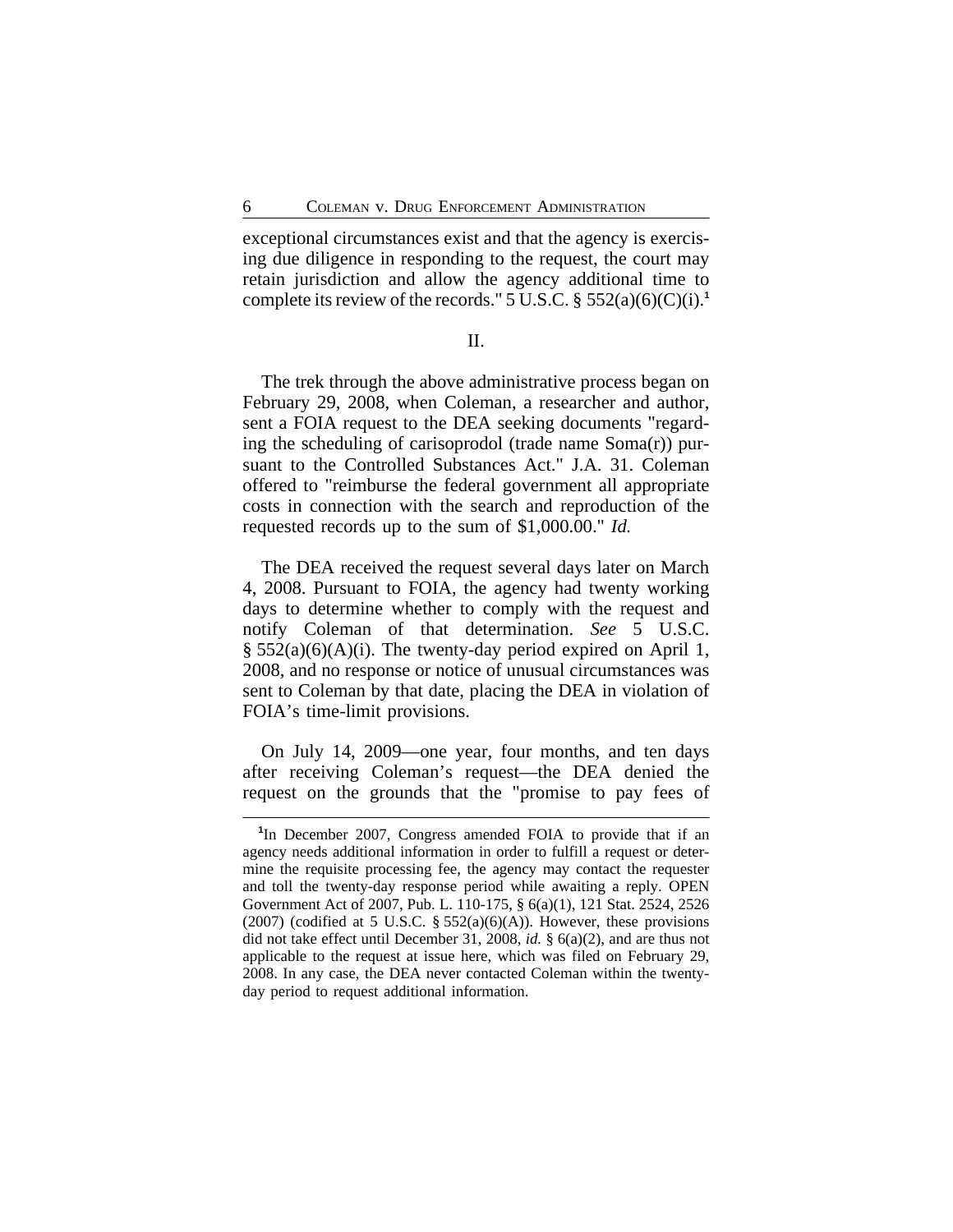\$1,000.00 is insufficient to cover the cost of the search, review and duplication." J.A. 33. The DEA stated that, as a commercial requester, Coleman was responsible for search, review, and duplication fees and, based on the initial request, the cost of only the preliminary phase of the search was estimated at \$1,780.75. The agency advised that it could not begin processing the request until Coleman submitted an advance payment of \$1,640.00, which would cover most of the agency's estimate for the cost of the search.

Approximately two weeks later, on July 31, 2009, Coleman appealed the fee assessment to the OIP. In his appeal, he asserted that he was "*not* a commercial requester" but rather "a researcher and an author who, in the past, has published medical and scientific articles in professional journals and books for which [he] neither sought nor received remuneration." J.A. 37. He indicated that he was "seeking this information as a non-commercial requester" and stated his intent "to use the requested information as part of [his] research for a book, journal article, or news report." *Id.* Coleman further stated that he was, in fact, "eligible to request a fee waiver" because (1) he was a "freelance journalist" and (2) disclosure of the information he sought "is likely to contribute significantly to the public's understanding of the operations of the government with respect to how it enforces provisions of the Controlled Substances Act." J.A. 38. Notwithstanding his initial promise to pay, Coleman formally requested a fee waiver in light of the DEA's "excessive delay in unlawfully denying [him] access to the requested information." J.A. 37.

The OIP received the appeal on August 18, 2009. Pursuant to FOIA, the OIP had twenty working days to act on it. *See* 5 U.S.C. § 552(a)(6)(A)(ii). The twenty-day period lapsed on September 16, 2009. No decision on the appeal was communicated to Coleman by that date, placing the OIP, like the DEA, in violation of the statutory time limit.

On March 29, 2010—seven months and eleven days after receiving Coleman's appeal—the OIP notified Coleman that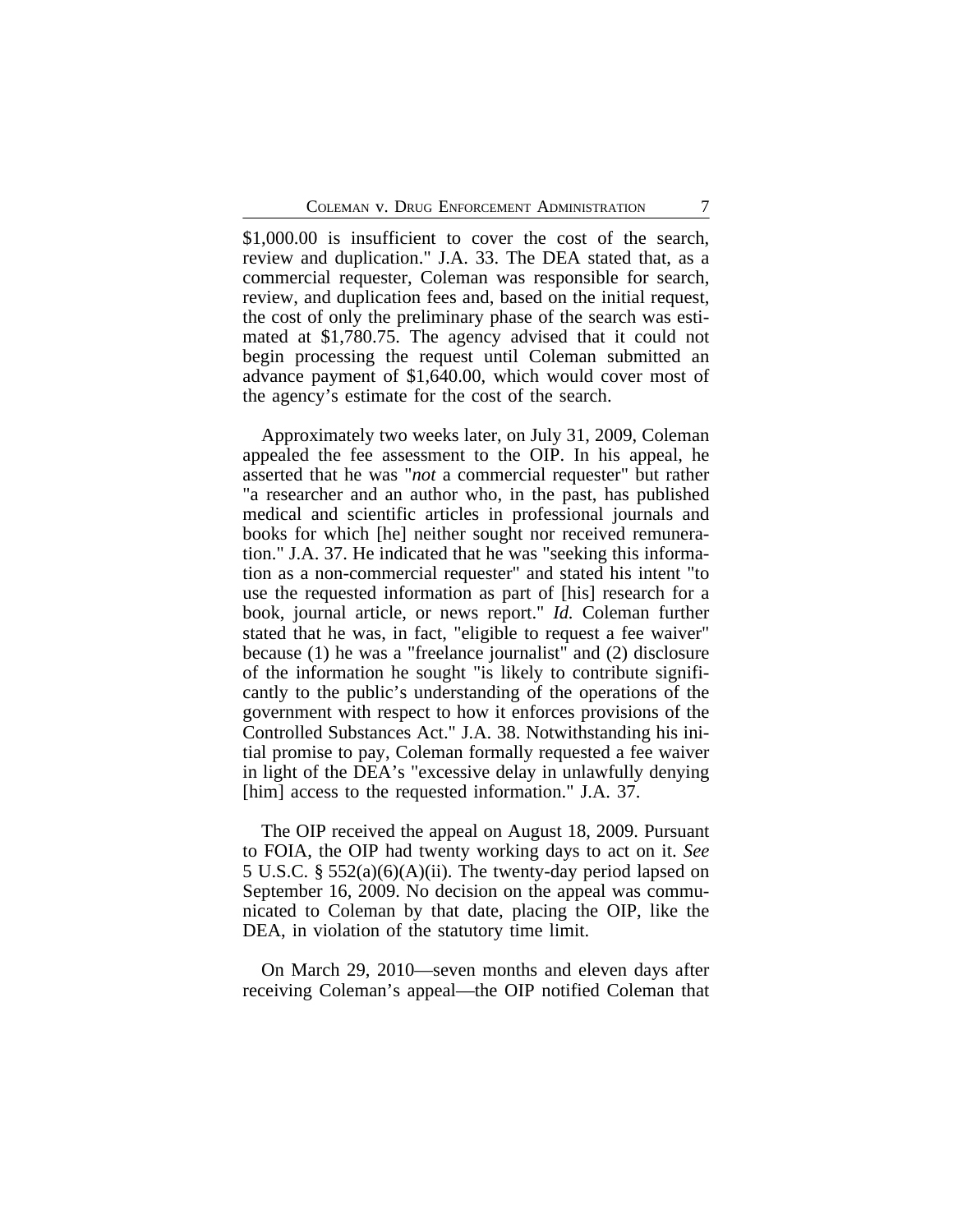the DEA's action on his initial request "was not consistent" with the DEA's own regulations concerning fee assessment. J.A. 40 (citing 28 C.F.R. § 16.11(b)(1) (defining "commercial use request"); *id.* § 16.11(e)). Without mandating a particular final disposition, the OIP remanded the request to the DEA for "reprocessing, including further consideration of [Coleman's] fee category." J.A. 40. While FOIA itself does not explicitly contemplate remands following administrative appeals, DOJ regulations provide that a remanded request "will be reprocessed in accordance with [the OIP] appeal decision." 28 C.F.R. § 16.9(b). The OIP's decision letter did not indicate that Coleman had to take any additional action to have his request reprocessed.

On April 22, 2010, Coleman resubmitted his FOIA request directly to the DEA. He reiterated that he was not a commercial requester and proposed a settlement that "*all* fees for search and duplication ('review' cost is no longer applicable)" be waived, arguing in support of the proposal that he was "a published author of academic and technical materials." J.A. 43. He also reasserted that "disclosure of the information [sought in the request] is in the public interest because it is likely to contribute significantly to the public's understanding of the operations of the government with respect to how it enforces provisions of the Controlled Substances Act." J.A. 44.

After waiting approximately four more months for a response from the DEA, Coleman commenced the instant lawsuit *pro se* in the Eastern District of Virginia. He recounted the history of his FOIA request—going back nearly two-and-a-half years from the date he filed the complaint and sought judicial relief in the form of an order directing the DEA "to provide immediate and full access to the requested documents" with all fees waived "in view of excessive and unlawful delay." J.A. 8-9.

On September 29, 2010, just before filing an answer in this litigation, the DEA took action on Coleman's request, which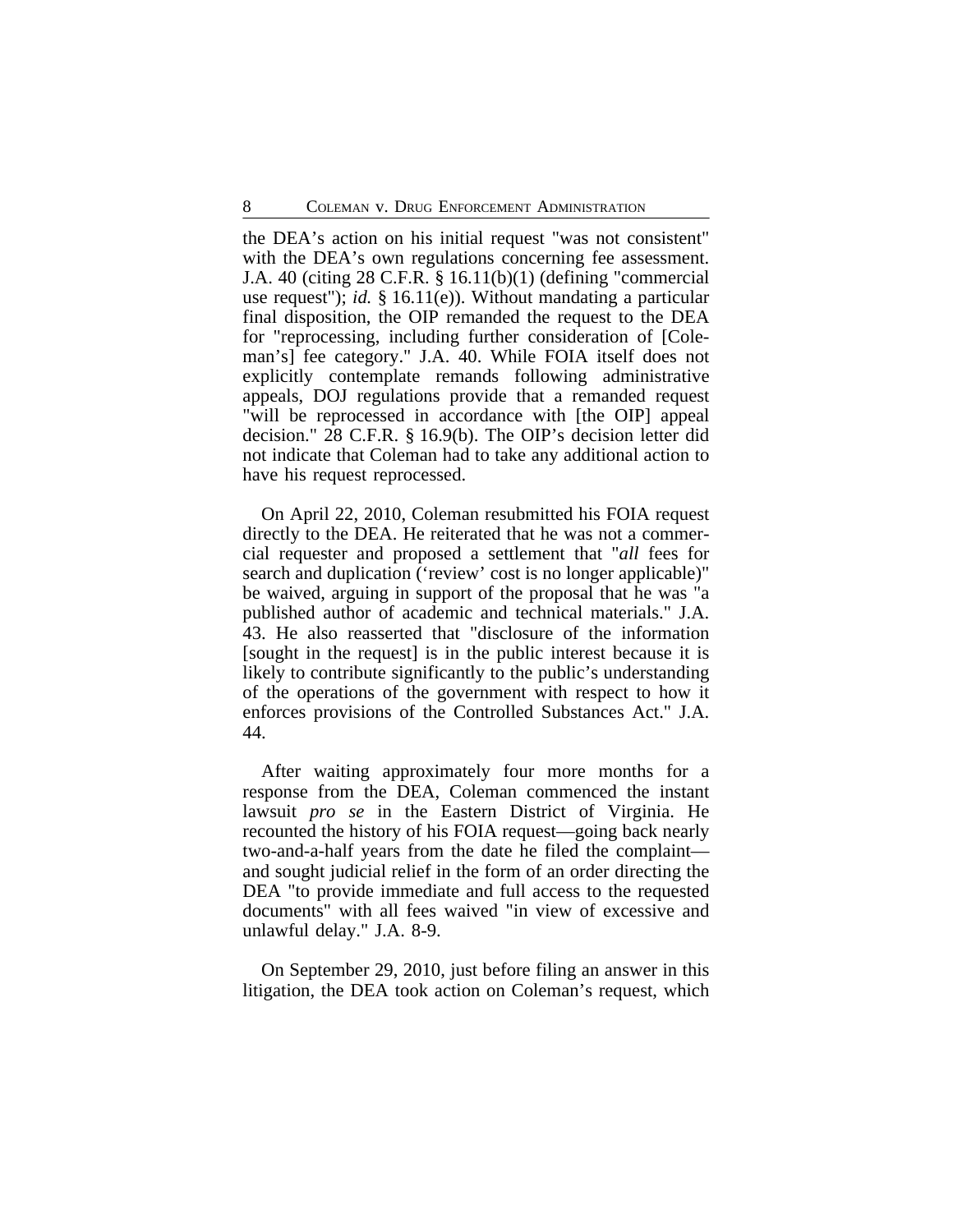was still pending after the OIP remand six months earlier. The DEA maintained its position that Coleman was a "commercial requester" because he was affiliated with a for-profit firm that offered consulting services to pharmaceutical companies seeking government approval of their new drugs. The agency also pointed to one of Coleman's publications in which he disclosed a "financial relationship with several drug manufacturers." J.A. 47. Finding that Coleman had a commercial interest in the documents he sought, the DEA declined to grant him either noncommercial fee status or a fee waiver. It then rejected the FOIA request on the grounds that the search fee alone would exhaust Coleman's \$1,000.00 commitment many times over. The day after the DEA sent this letter, it filed an answer and pointed to the reasoning in the letter as justification for denying Coleman's request.

Even as this litigation was pending, the parties continued their discussions in the administrative process. On November 22, 2010, three months after Coleman filed his complaint, the DEA sent additional correspondence "in further response to" his request. J.A. 53. The agency reiterated its position that Coleman was a commercial requester based on his involvement in pharmaceutical consulting and his past FOIA requests, at least some of which were deemed commercial without dispute. And once again, the agency denied the request at issue here, arguing that the processing fees would far exceed \$1,000.00 regardless of whether Coleman were deemed a commercial or noncommercial requester. The parties reached an impasse following Coleman's final administrative correspondence, dated December 6, 2010, in which he again explained his belief that he was entitled to both noncommercial fee status as well as a public interest fee waiver. The DEA moved for summary judgment shortly thereafter.

The district court granted summary judgment in favor of the DEA in March 2011, concluding that Coleman both failed to exhaust his administrative remedies and failed to pay the fee necessary to begin processing his request. With respect to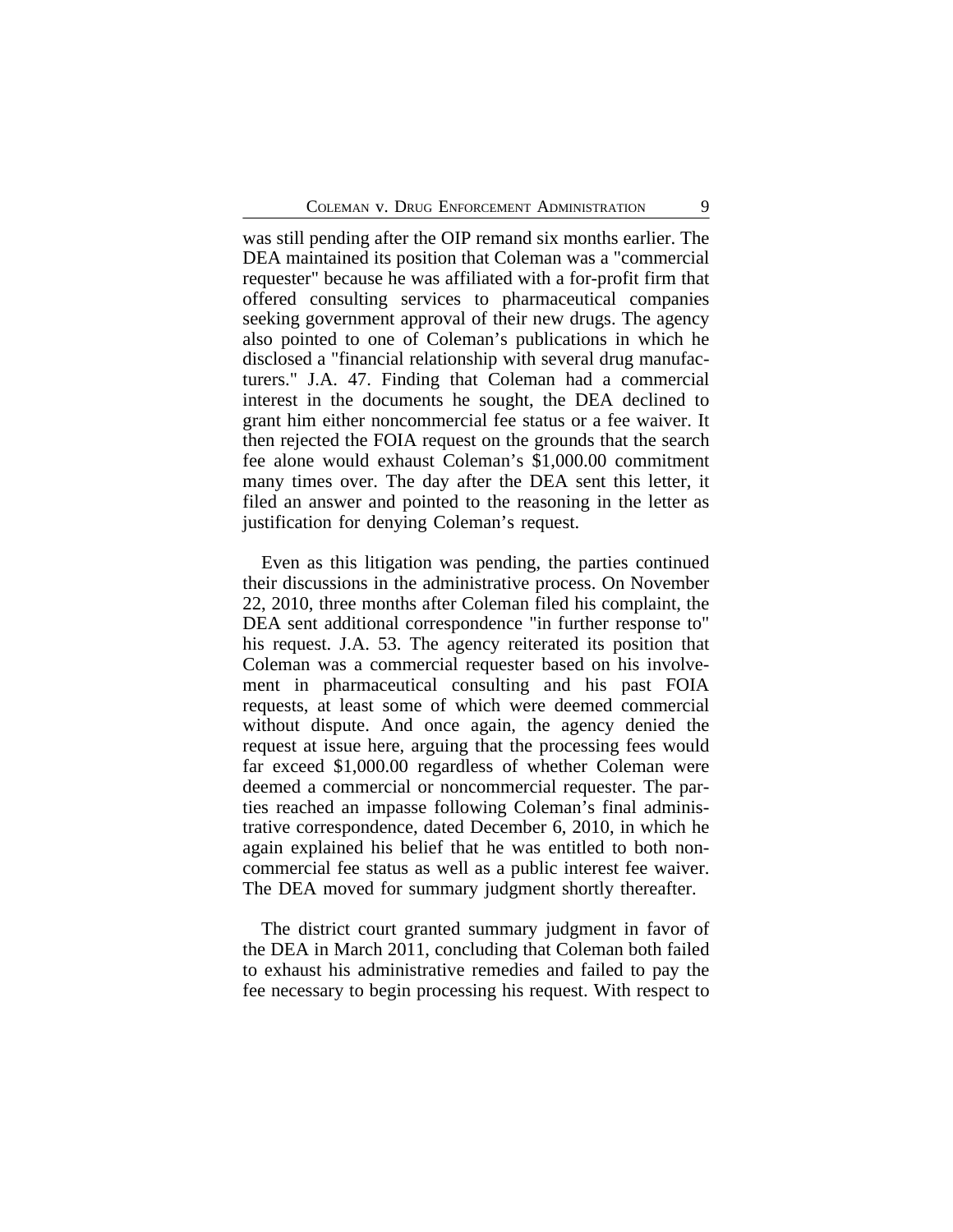the exhaustion issue, the court found that Coleman "only recently demanded a waiver of all fees associated with his FOIA request in his December 6, 2010 letter" and had not yet appealed the denial of the waiver to the OIP. J.A. 97. The district court also found that Coleman "refused to pay" the DEA's assessed processing fee before filing suit, providing a second, independent grounds for summary judgment in favor of the agency. J.A. 95-96. Coleman unsuccessfully moved the district court to alter or amend its judgment, and this appeal followed.

## III.

We shall first address whether Coleman exhausted his administrative remedies prior to filing the instant suit. As a general matter, the concept of administrative exhaustion makes good sense. It is far better for the requester and the agency to reach a mutually satisfactory resolution on their own without the need for federal judicial intervention. The requirement that administrative remedies be exhausted saves both agency and judicial resources and affords the requester hope that a timely response to the request will be forthcoming. Congress recognized, however, that agencies may be prone to resist the release of records, either because they believe in good faith that production of the requested documents is not required or because they wish to spare themselves inconvenience or embarrassment. Without the prospect of judicial intervention, therefore, the right of citizens to examine the basic workings of their government would be severely compromised. This is an especially troubling prospect at a time when the reach of government makes accountability important and the sheer size of government can render its operations all but impenetrable.

Unfortunately this particular suit illustrates the frustration of congressional hopes and the confirmation of congressional fears. Given the extended and inexcusable agency delay Coleman faced while pursuing his FOIA request, we conclude that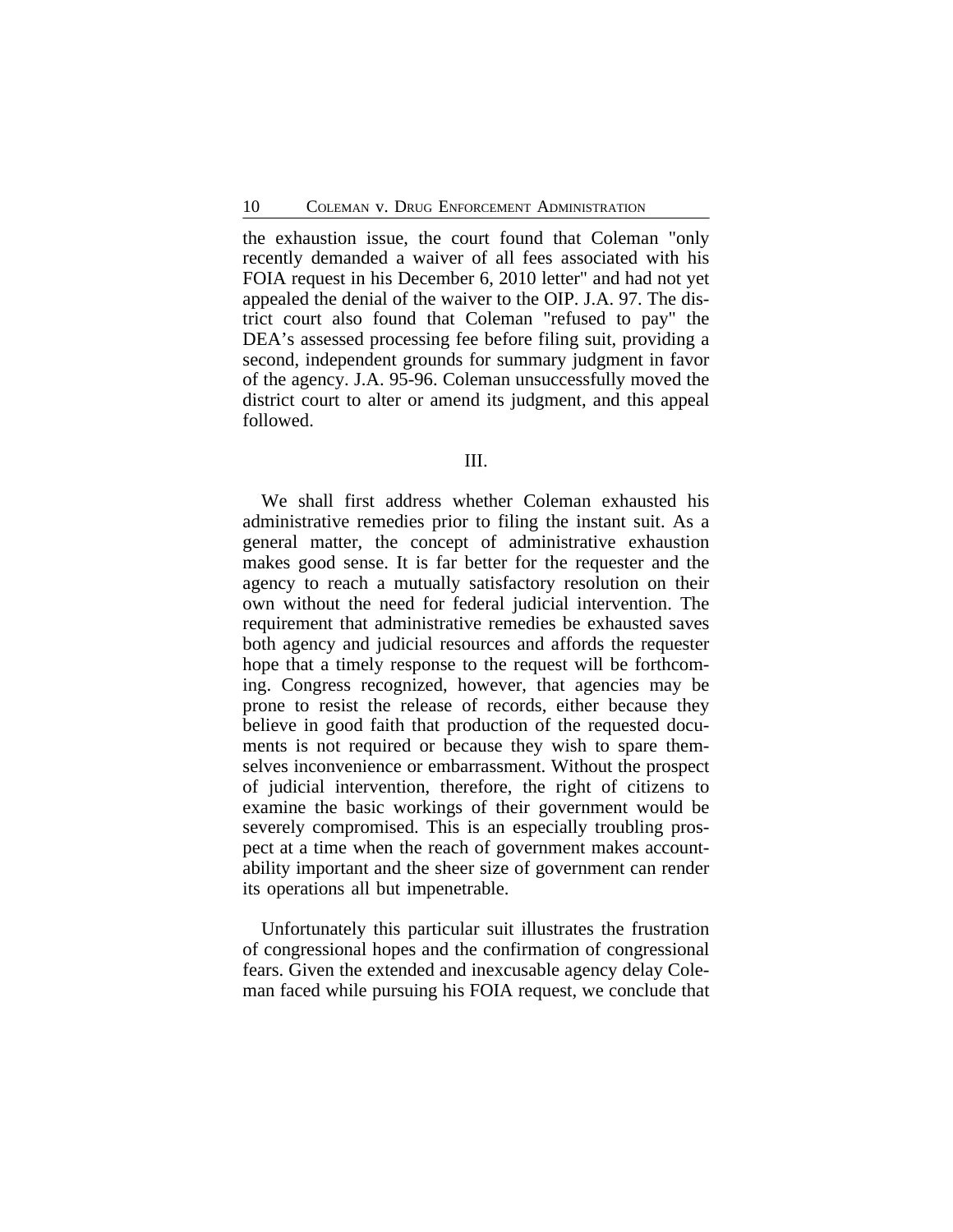he constructively exhausted his administrative remedies before commencing this litigation.

## A.

A requester must ordinarily appeal the denial of a FOIA request within the administrative process before proceeding to federal court. *E.g.*, *Wilbur*, 355 F.3d at 676; *see also* 28 C.F.R. § 16.9(c). However, to prevent agencies from keeping requesters out of court by simply delaying the administrative process *ad infinitum*, Congress provided that a requester will be deemed to have exhausted his or her administrative remedies "if the agency fails to comply with the applicable time limit provisions" laid out in FOIA. 5 U.S.C.  $\S$  552(a)(6)(C)(i). Put simply, if an agency does not respond to a request within twenty working days after receiving it, the requester may typically commence litigation. *Citizens for Responsibility & Ethics in Wash. v. FEC*, \_\_\_ F.3d \_\_\_, 2013 WL 1296289, at \*1 (D.C. Cir. 2013). This court has flatly stated that even if a request "may have been burdensome to the agency or would have to be delayed because of other requests filed earlier," the constructive exhaustion provision still applies. *Pollack*, 49 F.3d at 119. Here, the DEA's inaction on remand triggered constructive exhaustion of Coleman's administrative remedies and allowed him to proceed directly to court.

It is beyond question that both the DEA and the OIP failed to comply with the applicable time limits that governed Coleman's initial request and appeal. *See* 5 U.S.C. § 552(a)(6)(A). Coleman first submitted his request on February 29, 2008, and the DEA did not act on it for one year, four months, and ten days following receipt—exceeding FOIA's twenty-day time limit many times over. Coleman appealed the decision on July 31, 2009, and the OIP did not act on it for seven months and eleven days following receipt—also exceeding FOIA's twenty-day time limit many times over. After each agency exceeded its statutory deadline, Coleman was free to seek judicial relief. *See, e.g.*, *id.* § 552(a)(6)(C)(i); *Citizens for*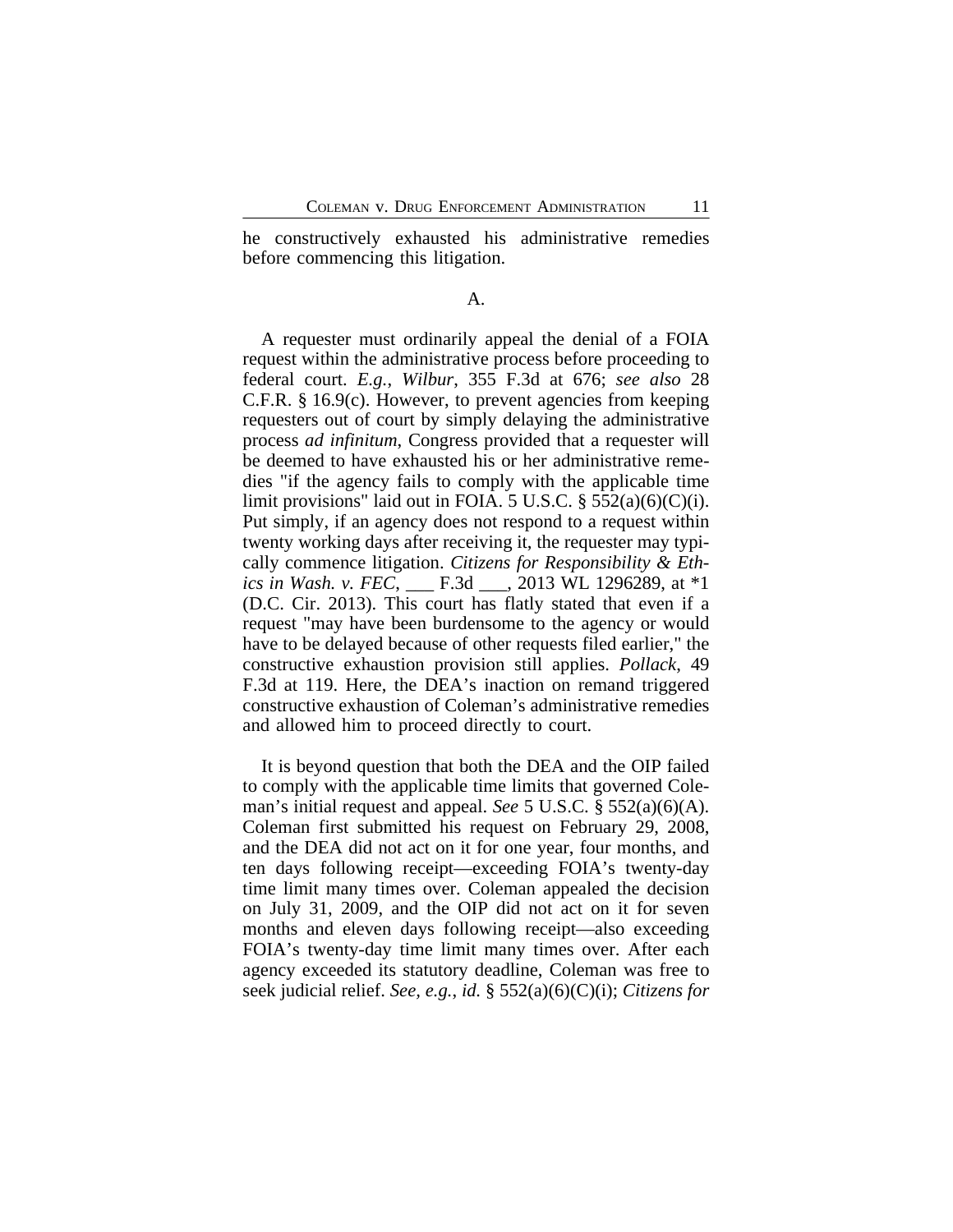*Responsibility*, 2013 WL 1296289, at \*1. However, before this litigation began, the DEA eventually did respond to Coleman's initial request, and the OIP eventually did act on his appeal, thereby precluding him from relying on constructive exhaustion with respect to those submissions. *See Pollack*, 49 F.3d at 118; *see also Oglesby v. Dep't of Army*, 920 F.2d 57, 63 (D.C. Cir. 1990).

Notwithstanding these prior responses, when Coleman commenced the instant litigation, he had been waiting for a decision from the DEA on remand for nearly five months. Although FOIA does not explicitly contemplate remands following administrative appeals, it is inconceivable that Congress intended to allow agencies to escape FOIA's time limits by sitting on remanded requests indefinitely. In setting a time limit for agencies to respond to initial requests and establishing constructive exhaustion as a means to enforce that limit, Congress expressed a clear intent to ensure that FOIA requests receive prompt attention from the applicable agencies. A request upon remand is still a request, and we therefore conclude that it, too, must be acted upon within twenty working days, pursuant to 5 U.S.C  $\S$  552(a)(6)(A)(i).

Whether the clock began ticking on the date the DEA received the remand from the OIP or a few weeks later when the agency received Coleman's resubmitted request, the DEA triggered a third FOIA violation by once again failing to provide Coleman with a timely response. The DEA did not cure this violation because it did not respond before Coleman filed the operative complaint here. It is true that the DEA responded to Coleman's request on remand before the agency filed its answer but after Coleman filed his complaint. However, constructive exhaustion applies if an agency has exceeded its statutory deadline, "unless the agency responds to the request *before suit is filed*." *Pollack*, 49 F.3d at 118 (emphasis added). That the agency responded after the suit began is thus of no moment. We therefore conclude that Cole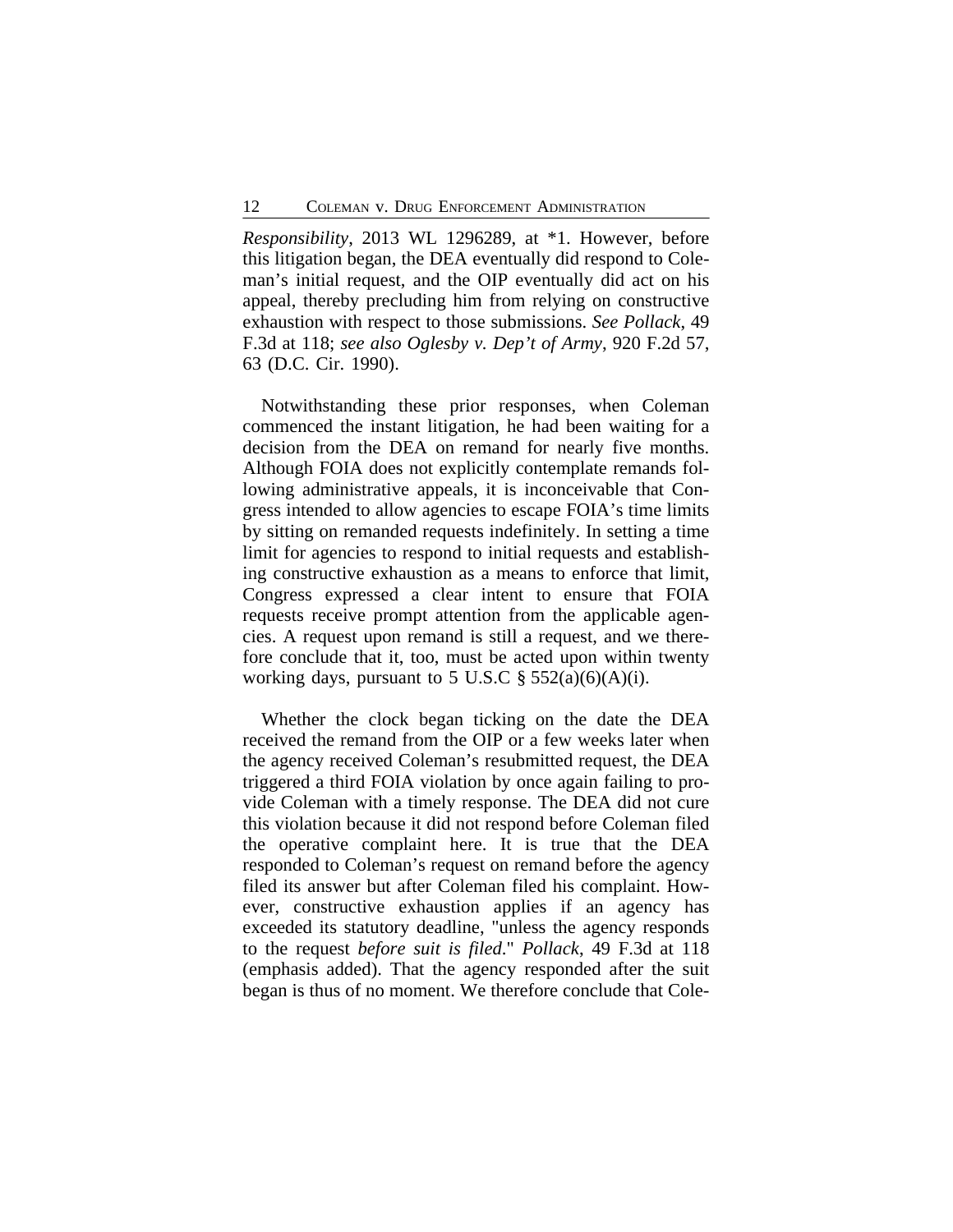man has constructively exhausted his administrative remedies with respect to the claims made in his request upon remand.

## B.

The DEA argues, however, that Coleman cannot rely on constructive exhaustion here because, first, the agency responded to Coleman's initial request before he filed this lawsuit, DEA Br. at 29, and second, even if Coleman constructively exhausted the claim that he was a noncommercial requester, he did not exhaust the fee waiver claim because he did not request a waiver until after this litigation had already begun, *id.* at 30-32. We find both of these objections to be without merit.

1.

The DEA asserts that once an agency responds to a request, "constructive exhaustion is inapplicable and actual exhaustion of administrative remedies is required," regardless of the agency's subsequent actions (or lack thereof). *Id.* at 29. But that position does not square with the text of the statute.

FOIA's constructive exhaustion provision applies if an agency "fails to comply with the applicable time limit provisions" of the statute. 5 U.S.C.  $\S$  552(a)(6)(C)(i) (emphasis added). FOIA imposes *two* distinct time limits relevant here: one for responding to requests, *id.*  $\S$  552(a)(6)(A)(i), and one for responding to appeals, *id.*  $\S$  552(a)(6)(A)(ii). If an agency timely responds to an initial request but fails to make a timely determination with respect to the appeal of that request, it has violated one of the two "applicable time limit provisions," and constructive exhaustion can apply. Contrary to the DEA's position, the mere fact that an agency has responded to the initial request does not make constructive exhaustion "inapplicable" given that subsequent agency inaction following the initial response may mean that the agency has "fail[ed] to comply with the applicable time limit provisions."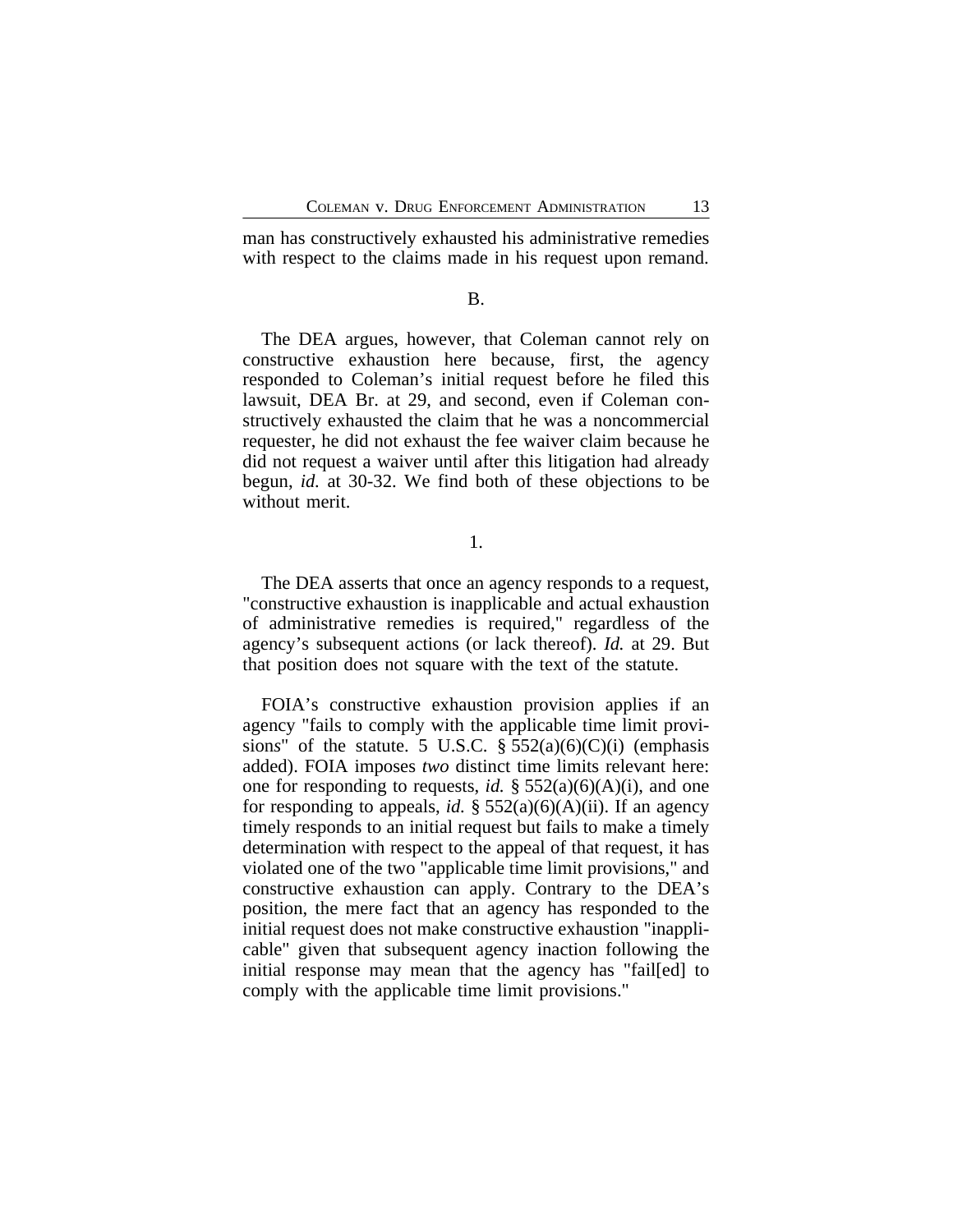Accordingly, an agency is not immune from the twenty-day limit simply because it has already rejected a request once and has been forced to reconsider it on remand. The DEA's failure to reprocess Coleman's renewed request on remand in anything like a timely fashion violated the statutory time limit and thus triggered constructive exhaustion, notwithstanding the fact that the agency had already responded to the initial request more than a year earlier. The irony of the DEA's position is especially apparent here, where it contends that its belated and dilatory initial response gives it a free pass for all time.

2.

The DEA next contends that, even if Coleman exhausted his claim that he was a noncommercial requester, he did not exhaust his fee-waiver claim because he did not request a waiver until after this litigation had commenced. While the DEA may be correct that a plaintiff can exhaust administrative remedies with respect to one issue in a FOIA dispute but not another, *see Dettmann v. Dep't of Justice*, 802 F.2d 1472, 1477 (D.C. Cir. 1986), to conclude, as the district court did, that Coleman exhausted his remedies only with respect to the commercial/noncommercial distinction and not with respect to the fee waiver question both chops this case too finely and overlooks the substance of Coleman's administrative correspondence.

Despite the DEA's quibbles about exactly what Coleman requested from the agency and when he did so, the administrative claims he raised regarding his eligibility for noncommercial fee status and his eligibility for a fee waiver all address the same core question, namely how Coleman's request should be treated under FOIA's fee assessment scheme. The DEA would create a rule under which a FOIA requester must make distinct arguments addressing every individual component of an adverse fee determination before obtaining judicial review of that determination. However,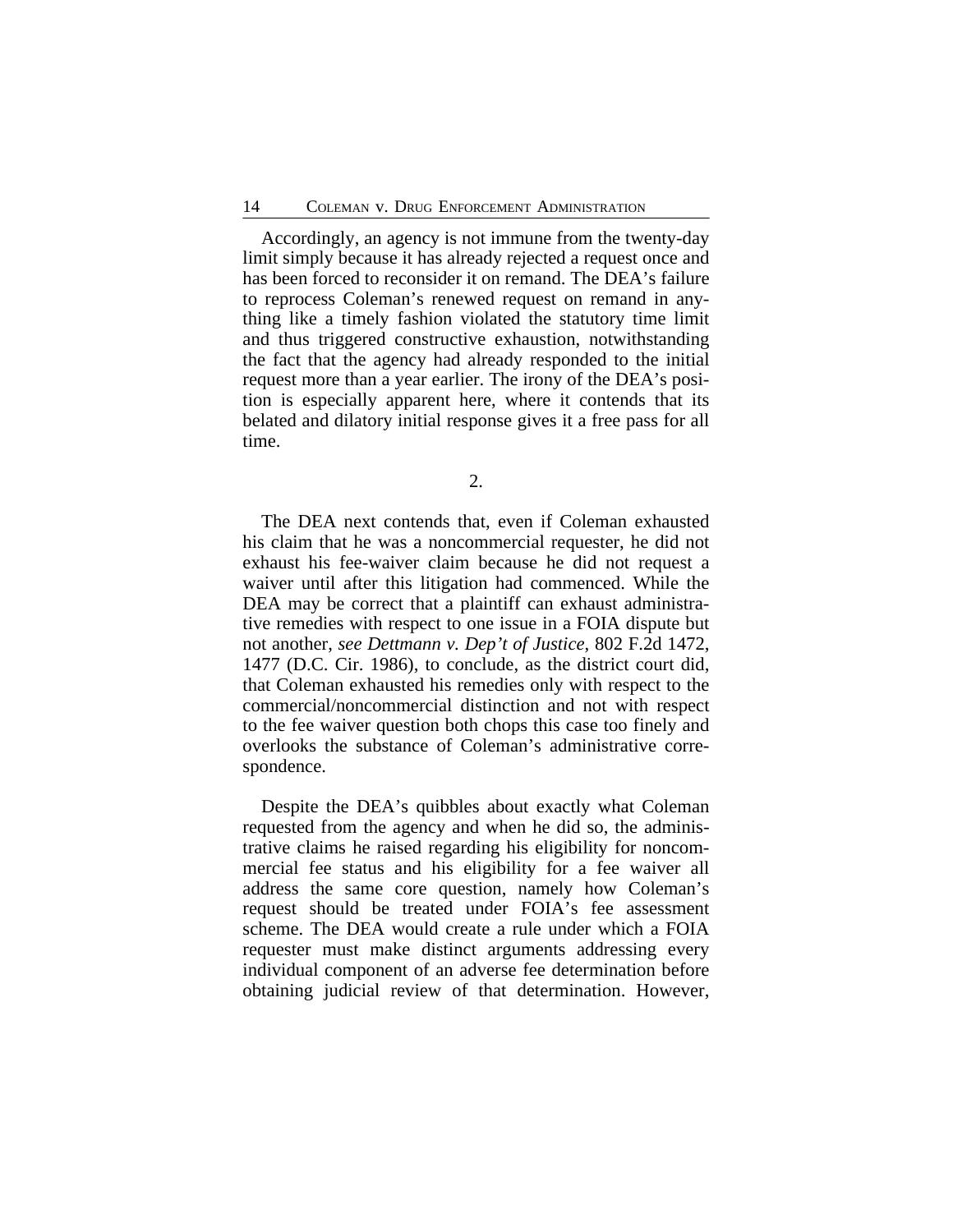holding an ordinary citizen seeking to learn about the basic workings of a federal agency to such an exacting standard would impose a burden not authorized by FOIA and would frustrate the statute's purpose of "assur[ing] the availability of Government information necessary to an informed electorate." H.R. Rep. No. 89-1497, at 12. While a FOIA requester cannot exhaust his administrative remedies with respect to an issue if "not a word was said" about it, *Dettmann*, 802 F.2d at 1476, a requester need not provide the agency with every nuance and detail of a particular claim before exhaustion can be found.

Even were we to require a FOIA requester to explicitly challenge each and every component of an allegedly erroneous fee assessment, Coleman would still prevail because he did, in fact, address both his noncommercial fee status and his fee waiver eligibility. On July 31, 2009, Coleman sought OIP review of what he described as (1) his "misidentification . . . by DEA as a 'commercial requester'" and (2) "DEA's erroneous fee estimate used, in effect, to deny [his FOIA] request." J.A. 37. He asked "that fees that otherwise might be required to fulfill [his] request be waived in full because of the stated errors and excessive delay in unlawfully denying [him] access to the requested information." *Id.* Moreover, Coleman indicated that he was "eligible to request a fee waiver, either by asserting that disclosure was in the public interest or that [he] was entitled to a waiver in [his] capacity as a 'freelance journalist.'" J.A. 38. These statements were before the DEA on remand because the agency received Coleman's OIP appeal with the OIP's remand decision.

Out of an abundance of caution, Coleman resubmitted his request to the DEA following the remand, even though there was no indication from the OIP that he needed to do so. In his resubmission, he again indicated that he was a noncommercial requester *and* was eligible for a fee waiver by virtue of his status as "a published author of academic and technical mate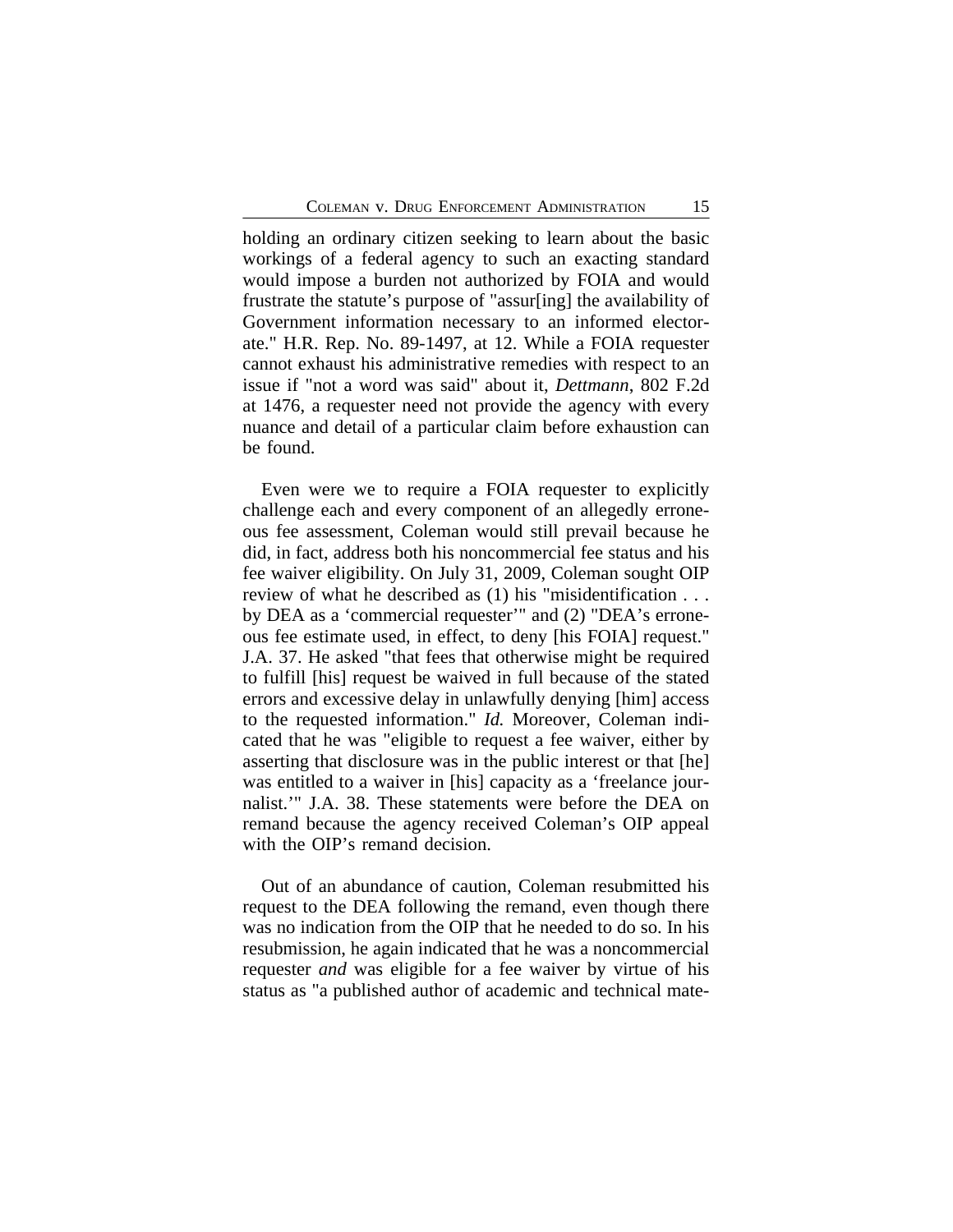rials." J.A. 43. To support his assertions, he included a list of nine published articles that he previously authored.

To be sure, requests for fee waivers must be made with "reasonable specificity." *Judicial Watch, Inc. v. Rossotti*, 326 F.3d 1309, 1312 (D.C. Cir. 2003). The burden to request a fee waiver is on the requester and the requester must make a prima facie showing before the agency is obligated to consider the request. *See Nat'l Treasury Employees Union v. Griffin*, 811 F.2d 644, 647 (D.C. Cir. 1987); 28 C.F.R.  $§$  16.11(k)(5). We find that Coleman met these requirements here.

Notwithstanding the DEA's arguments to the contrary, Coleman made a claim for a fee waiver, albeit imperfectly, to the agency twice: once indirectly, in his OIP appeal that was sent to the DEA on remand, and once directly, in his formal resubmission of his FOIA request. Because the DEA failed to respond to the remanded request before this litigation began, Coleman constructively exhausted his administrative remedies with respect to all issues contained in that request, including his challenge to the assessed fee and the fee waiver request subsumed within that challenge.

## IV.

Having found that Coleman has fully exhausted his administrative remedies, we now turn to the DEA's contention that judicial review is also inappropriate because Coleman failed to pay the \$1,640.00 partial search fee assessed by the agency in its letter of July 14, 2009. We reject the DEA's position because FOIA does not require any prepayment of processing fees before a requester may proceed to court to dispute the assessment of those very fees. Although it is true that the \$1,640 search fee was not itself in dispute, it was stated to be part of the fees ultimately payable by a *commercial* requester, which Coleman disputed and sought to challenge.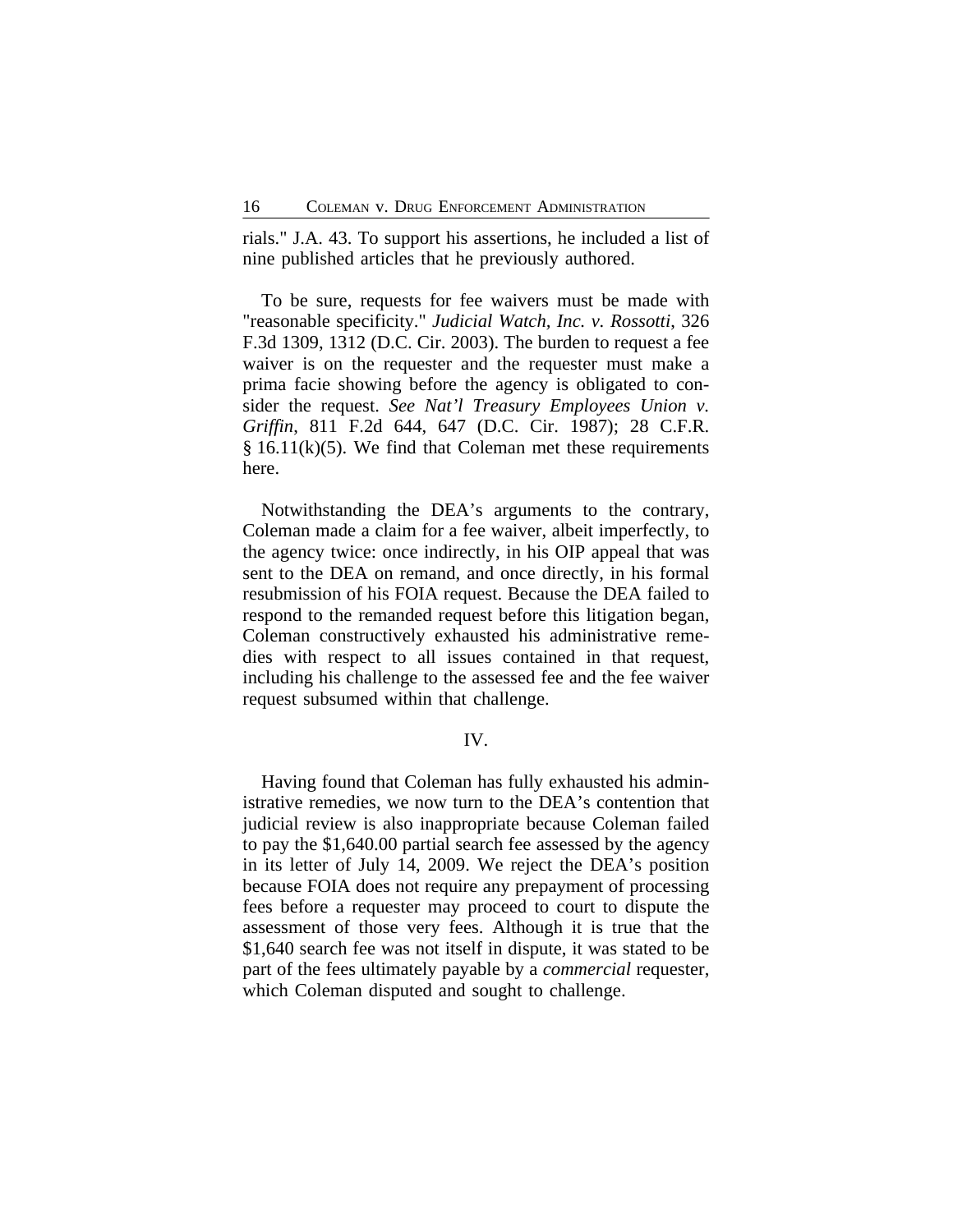### A.

FOIA explicitly contemplates judicial review of an agency's denial of a fee waiver but makes no mention of any requirement that a requester prepay an assessed fee before proceeding to challenge that fee. *See* 5 U.S.C.  $§$  552(a)(4)(A)(vii) ("In any action by a requester regarding the waiver of fees under this section, the court shall determine the matter de novo."). Were we to require Coleman to prepay even a portion of the fee that he now challenges under FOIA, we would be adding a requirement to the statutory directive governing review of adverse fee decisions. Such an addition would undermine the FOIA provision allowing de novo judicial review of an agency's denial of a fee waiver, *id.*, because the added hurdle would prevent those who cannot assemble the resources to prepay an assessed fee (including many of those for whom Congress actually intended to provide a waiver in the first place) from obtaining judicial review of an agency's erroneous fee assessment. *Pollack* rightly noted that the constructive exhaustion provision does not "relieve [a requester] of his statutory obligation to pay any and all fees which the agency was authorized to collect," 49 F.3d at 119, but determining the proper "fees which the agency was authorized to collect" is the whole point of these proceedings. Congress contemplated challenges to fee decisions, yet made no mention of a prepayment requirement. We therefore decline to frustrate FOIA's judicial review provision by imposing such a requirement.

## B.

Contrary to the DEA's position, our prior decision in *Pollack* does not compel a different outcome. In *Pollack*, this court granted summary judgment in favor of an agency in the face of a FOIA requester's categorical refusal to pay any processing fees whatsoever. 49 F.3d at 119-20. However, *Pollack* does not control the instant case because here Coleman has never refused to pay any fee under any circumstances. Rather,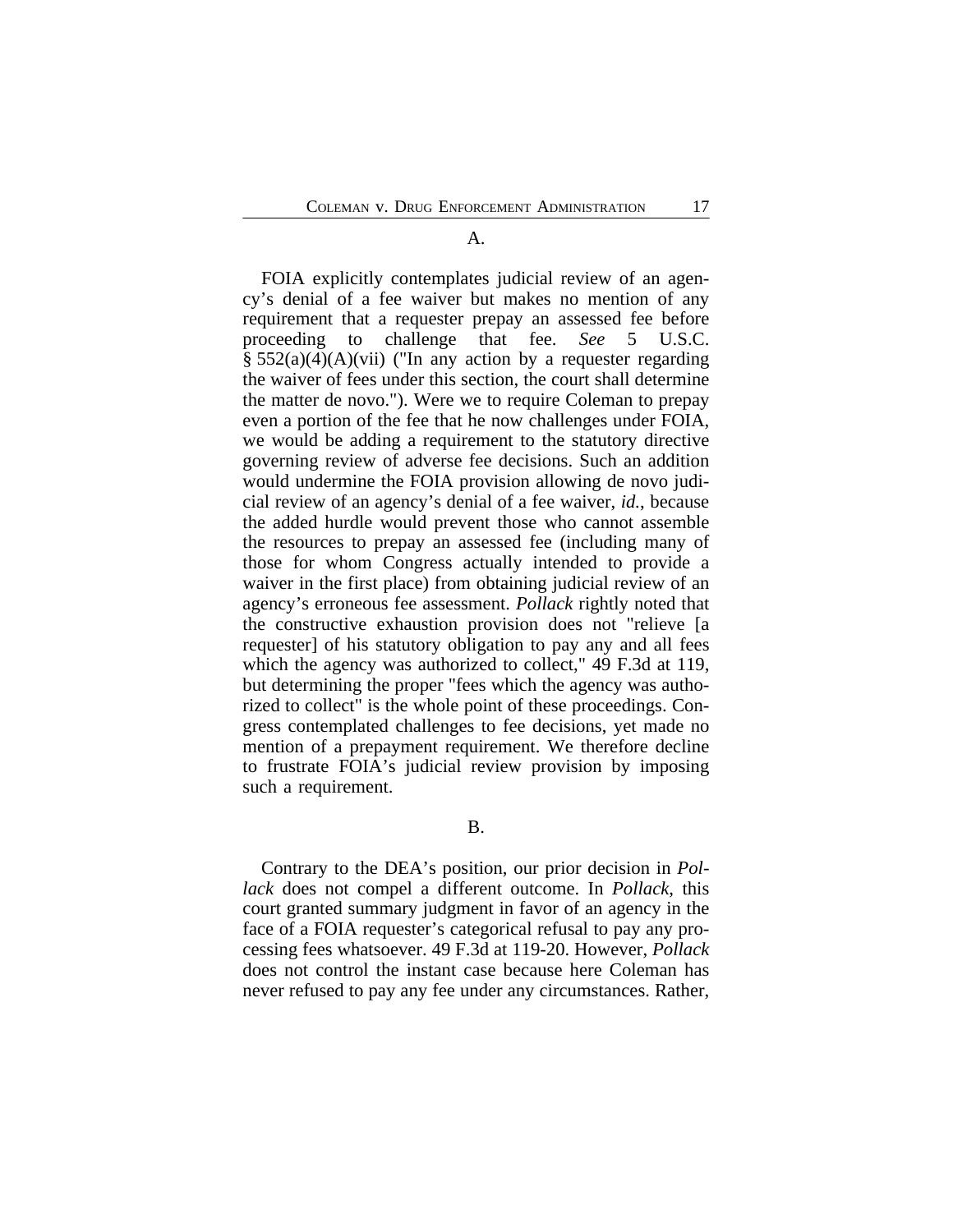he has mounted a reasoned, substantive challenge to his particular fee assessment, and he is entitled to judicial review of that assessment.

The *Pollack* court rejected the plaintiff's contention that "once an action is commenced in a Federal Court, a plaintiff does not have to deposit any funds to see or obtain any of his records that he may have requested." *Id.* at 118. At no time did the plaintiff there contest the substance of the agency's fee assessment or request a *bona fide* fee waiver under FOIA. *Id.* at 120. Rather, he simply asserted that no fee could be demanded of him after he constructively exhausted his administrative remedies and brought suit under FOIA. *Id.* at 119-20. By contrast, Coleman has substantively contested the DEA's fee assessment on multiple occasions and sought a fee waiver under the applicable FOIA provisions. Coleman does not contend, as did the plaintiff in *Pollack*, that no fee is owed simply because the DEA failed to respond to his request in a timely manner. Rather, Coleman challenges the substance of the agency's fee assessment.**<sup>2</sup>**

**<sup>2</sup>**Although this court found that the *Pollack* plaintiff's position was unfounded at the time he presented it, intervening amendments to FOIA have since given that position a basis in the law. In 2007, after finding that the statute "has not always lived up to [its] ideals," OPEN Government Act of 2007 § 2, Congress added a provision establishing that an agency forfeits its right to collect some or all of the fees otherwise payable "if the agency fails to comply with any time limit" applicable under FOIA, *id.* § 6(b)(1)(A) (codified at 5 U.S.C. § 552(a)(4)(A)(viii)); *see also, e.g.*, *Bensman v. Nat'l Park Serv.*, 806 F. Supp. 2d 31, 42 (D.D.C. 2011) (holding that an agency cannot assess FOIA processing fees if it has failed to comply with the statutory time limit for responding to a request). This new provision would have applied to Coleman's request given the delay he faced, but the amendments are effective only with respect to requests initially filed on or after December 31, 2008. *See* OPEN Government Act of 2007 § 6(b)(2). Nonetheless, the new provisions "underscore Congress's belief in the importance of the statutory time limit." *Bensman*, 806 F. Supp. 2d at 38.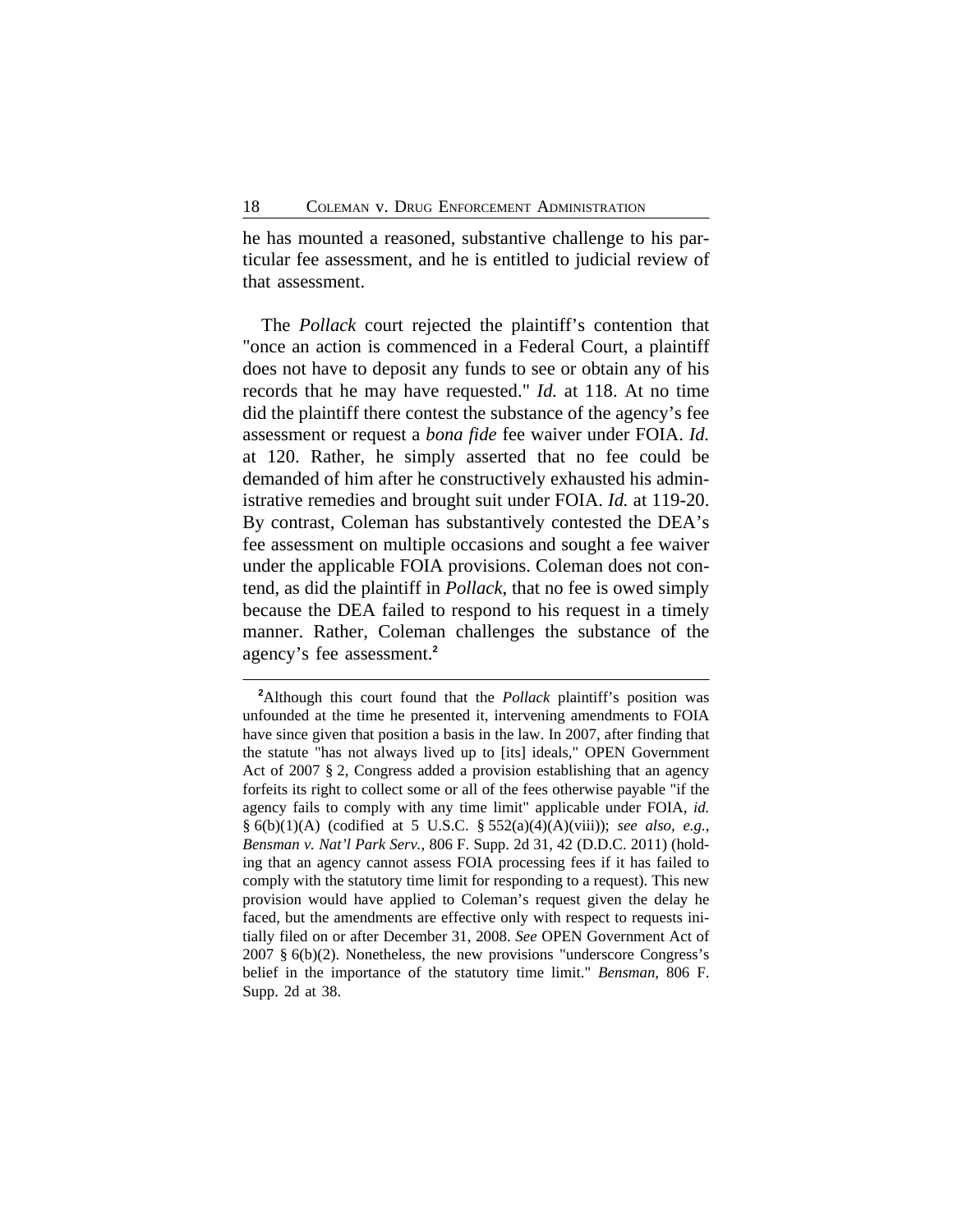#### C.

We therefore conclude that, in accord with FOIA, Coleman has exhausted his administrative remedies and properly brought suit seeking production of the records included in his initial request. *See* 5 U.S.C. § 552(a)(4)(B); 28 C.F.R. § 16.9(c). Given the DEA's utter lack of due diligence in responding to the request, as evidenced by repeated and excessive delays, the dispute over any required fee is overripe for judicial resolution. Coleman's decision to challenge rather than prepay the assessed fee poses no barrier to a decision on the merits. He is now entitled to judicial review of the DEA's fee assessment. As such, we reverse the district court's grant of summary judgment and remand the case for further proceedings.

On remand, the district court must determine what fee category—commercial or noncommercial—applies to the request at issue and whether Coleman is eligible for a waiver of any fees otherwise due—under either the public interest provision or some other provision. In order to make this determination, the district court may need to clarify the scope of the request. Once the court has reached a conclusion with respect to the fee and scope issues, it must decide whether to use its injunctive authority under FOIA to "order the production of any agency records improperly withheld from the complainant." 5 U.S.C. § 552(a)(4)(B); *see also id.* § 552  $(a)(6)(C)(i)$ . We leave the exact sequence of resolving these matters to the sound discretion of the district court. In the exercise of that discretion, the court must be mindful that stringing this case out will defeat any remaining semblance of congressional intent.

### V.

FOIA is grounded in "the fundamental principle of public access to Government documents." *John Doe Agency v. John Doe Corp.*, 493 U.S. 146, 151 (1989). The statute provides a